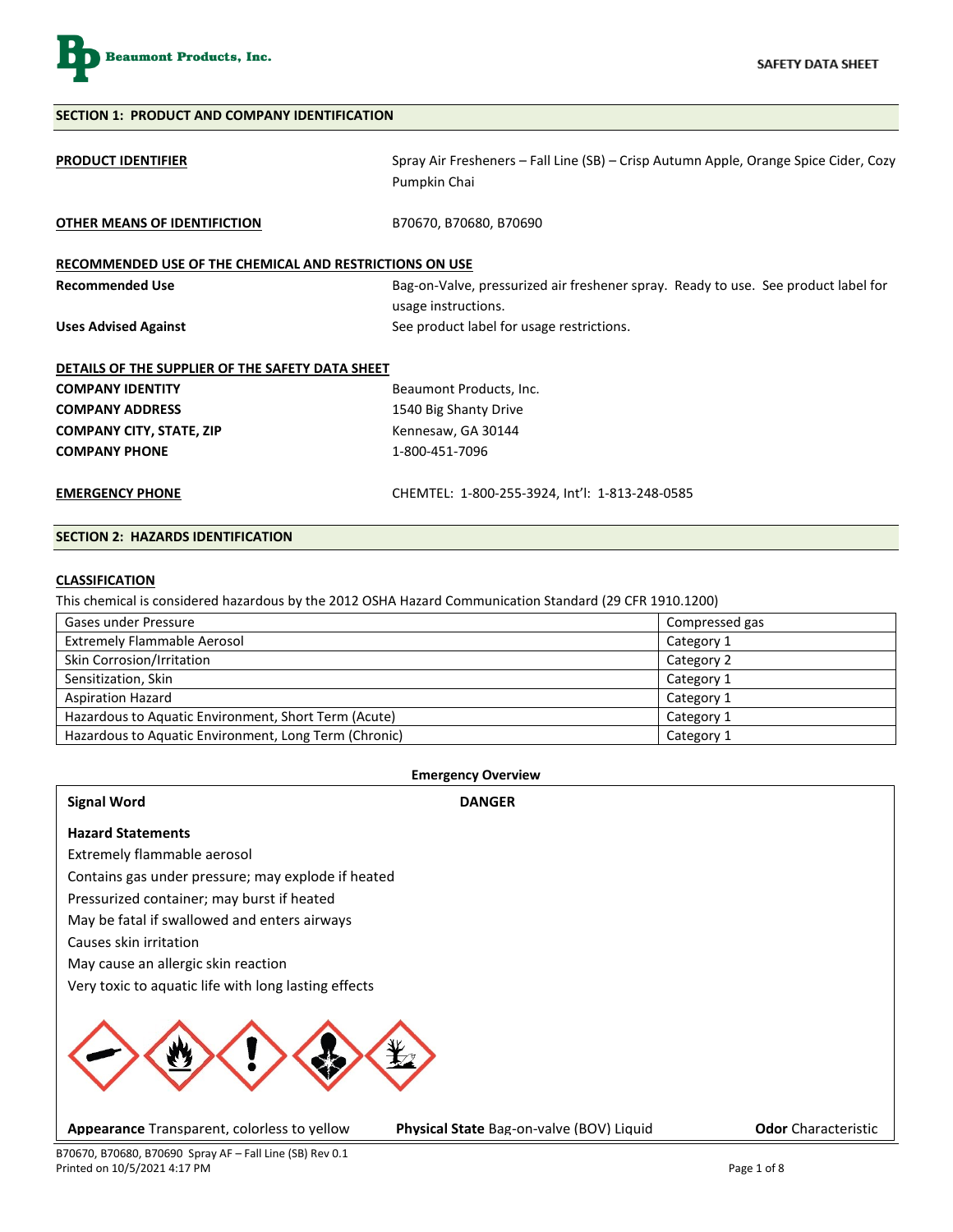

#### **PRECAUTIONARY STATEMENTS – PREVENTION**

Keep out of reach of children.

Read product label before use.

Keep away from heat, hot surfaces, sparks, open flames, and other ignition sources. No smoking. Do not spray on an open flame or other ignition source. Do not pierce or burn, even after use.

Wear protective gloves. Wash hands thoroughly after handing.

Avoid breathing mist/spray. In case of inadequate ventilation, wear respiratory protection.

Contaminated work clothing should not be allowed out of the workplace.

Avoid release to environment.

#### **PRECAUTIONARY STATEMENTS – RESPONSE**

IF ON SKIN: Wash with plenty water. Take off contaminated clothing and wash it before reuse. If skin irritation occurs, seek medical advice/attention. Take off contaminated clothing and wash it before reuse.

IF INHALED: Remove person to fresh air and keep comfortable for breathing. If experiencing respiratory symptoms: Get emergency medical help immediately.

IF SWALLOWED: Get emergency medical help immediately. Do NOT induce vomiting.

IF SPILLED: Collect spillage.

#### **PRECAUTIONARY STATEMENTS – STORAGE**

Store locked up. Do not expose to temperatures exceeding 50°C/122°F. Protect from sunlight. Store in a well-ventilated place.

#### **PRECAUTIONARY STATEMENTS – DISPOSAL**

Dispose of contents in accordance with federal, state, local, and regional regulations.

#### **HAZARDS NOT OTHERWISE CLASSIFIED**

No information available. **UNKNOWN TOXICITY** No information available. **OTHER INFORMATION** No information available. **INTERACTIONS WITH OTHER CHEMICALS**

No information available.

#### **SECTION 3: COMPOSITION/INFORMATION ON INGREDIENTS**

| <b>CHEMICAL NAME</b> | CAS#        | WT%        |
|----------------------|-------------|------------|
| Orange Terpenes      | 8028-48-6   | $60 - 100$ |
| Fragrance            | Proprietary | $1 - 5$    |
| Air                  | 132259-10-0 | $1 - 5$    |

The exact percentages (concentrations) of ingredients in this product have been withheld as a trade secret. These chemicals are listed because in their bulk form, they meet the OSHA, WHMIS, or NOM-010-STPS definition of hazardous. Any hazards associated with the finished product are listed in Section 2 of this SDS.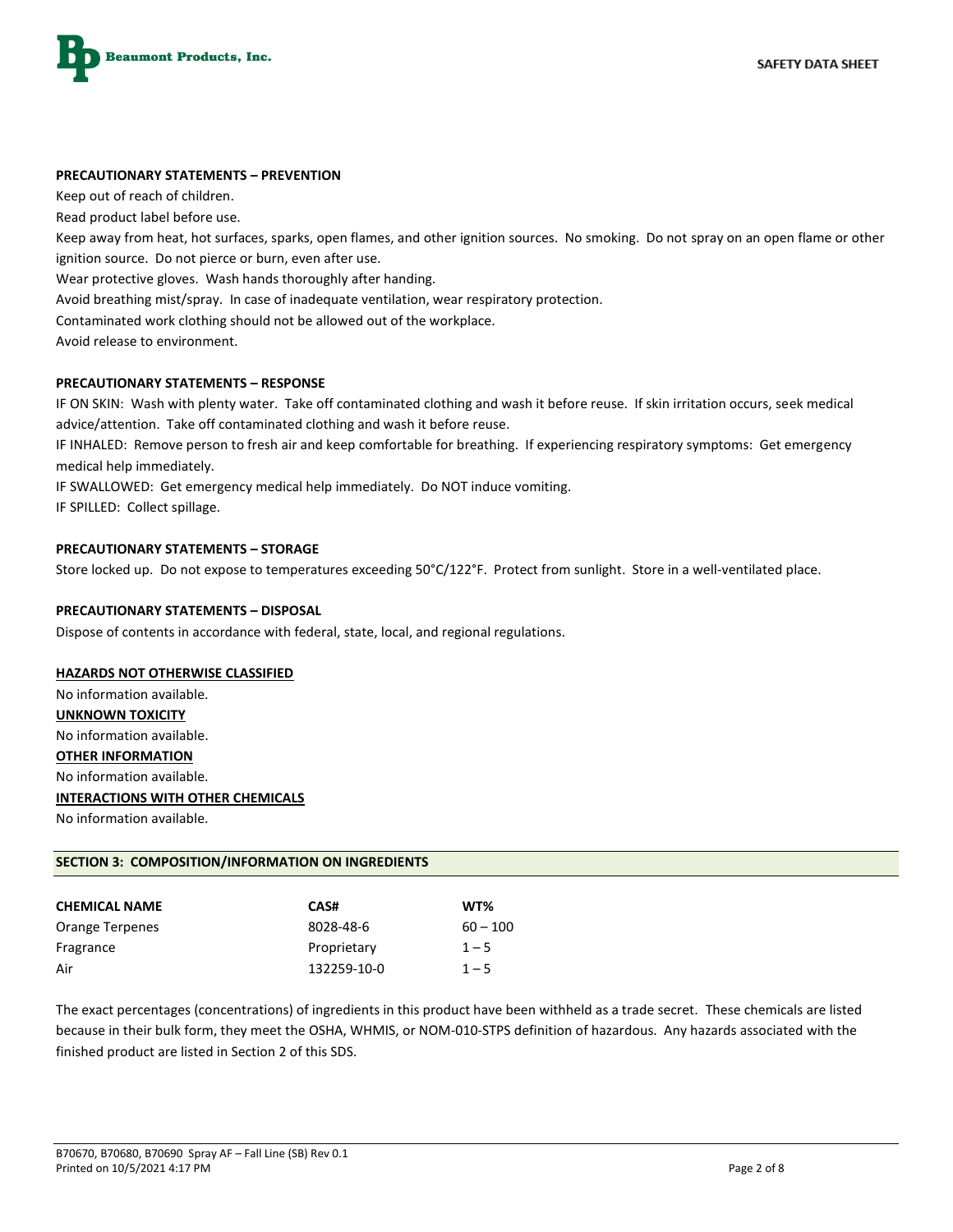

| <b>FIRST AID MEASURES</b> |                                                                                                                                                    |
|---------------------------|----------------------------------------------------------------------------------------------------------------------------------------------------|
| <b>INHALATION</b>         | Remove person to fresh air and keep comfortable for breathing. If<br>experiencing respiratory symptoms: Get emergency medical help<br>immediately. |
| <b>SKIN CONTACT</b>       | Wash with plenty water. Take off contaminated clothing and<br>wash it before reuse. If skin irritation occurs, seek medical<br>advice/attention.   |
| <b>EYE CONTACT</b>        | Rinse cautiously with water. Remove contact lenses, if present and easy<br>to do. Continue rinsing. If symptoms persist consult a physician.       |
| <b>INGESTION</b>          | Get emergency medical help immediately. Do NOT<br>induce vomiting.                                                                                 |

#### **MOST IMPORTANT SYMPTOMS AND EFFECTS, BOTH ACUTE AND DELAYED**

| No information available. |
|---------------------------|
|                           |

#### **INDICATION OF ANY IMMEDIATE MEDICAL ATTENTION AND SPECIAL TREATMENT NEEEDED**

| <b>Notes to Physician</b> |  |
|---------------------------|--|
|---------------------------|--|

Treat symptomatically.

#### **SECTION 5: FIRE-FIGHTING MEASURES**

#### **SUITABLE EXTINGUISHING MEDIA**

This product is flammable and comprised primarily of citrus oils. Suitable Extinguishing Media: Carbon dioxide, foam or dry chemical. **Caution**: Carbon dioxide will displace air in confined spaces and may create an oxygen deficient atmosphere.

#### **UNSUITABLE EXTINGUISHING MEDIA**

Water. DO NOT EXTINGUISH A LEAKING GAS FIRE UNLESS THE LEAK CAN BE STOPPED.

#### **SPECIFIC HAZARDS ARISING FROM THE CHEMICAL**

Cylinders may rupture under extreme heat. Damaged cylinders should be handled only by specialist. Containers may explode when heated. Ruptured cylinders may rocket.

#### **HAZARDOUS COMBUSTION PRODUCTS**

Carbon oxides.

#### **PROTECTIVE EQUIPMENT AND PRECAUTIONS FOR FIREFIGHTERS**

Firefighters should wear self-contained breathing apparatus and full firefighting turnout gear. Use personal protection equipment.

#### **SECTION 6: ACCIDENTAL RELEASE MEASURES**

#### **PERSONAL PRECAUTIONS, PROTECTIVE EQUIPMENT AND EMERGENCY PROCEDURES**

**Personal Precautions** Safety Data Sheets are intended for occupational-use products; this is a consumeruse product. Wear protective gear as noted in Section 8 of this Safety Data Sheet and follow the handling precautions outlined in Section 7 of this Safety Data Sheet. Use product in accordance with label instructions. Product is slippery when spilled.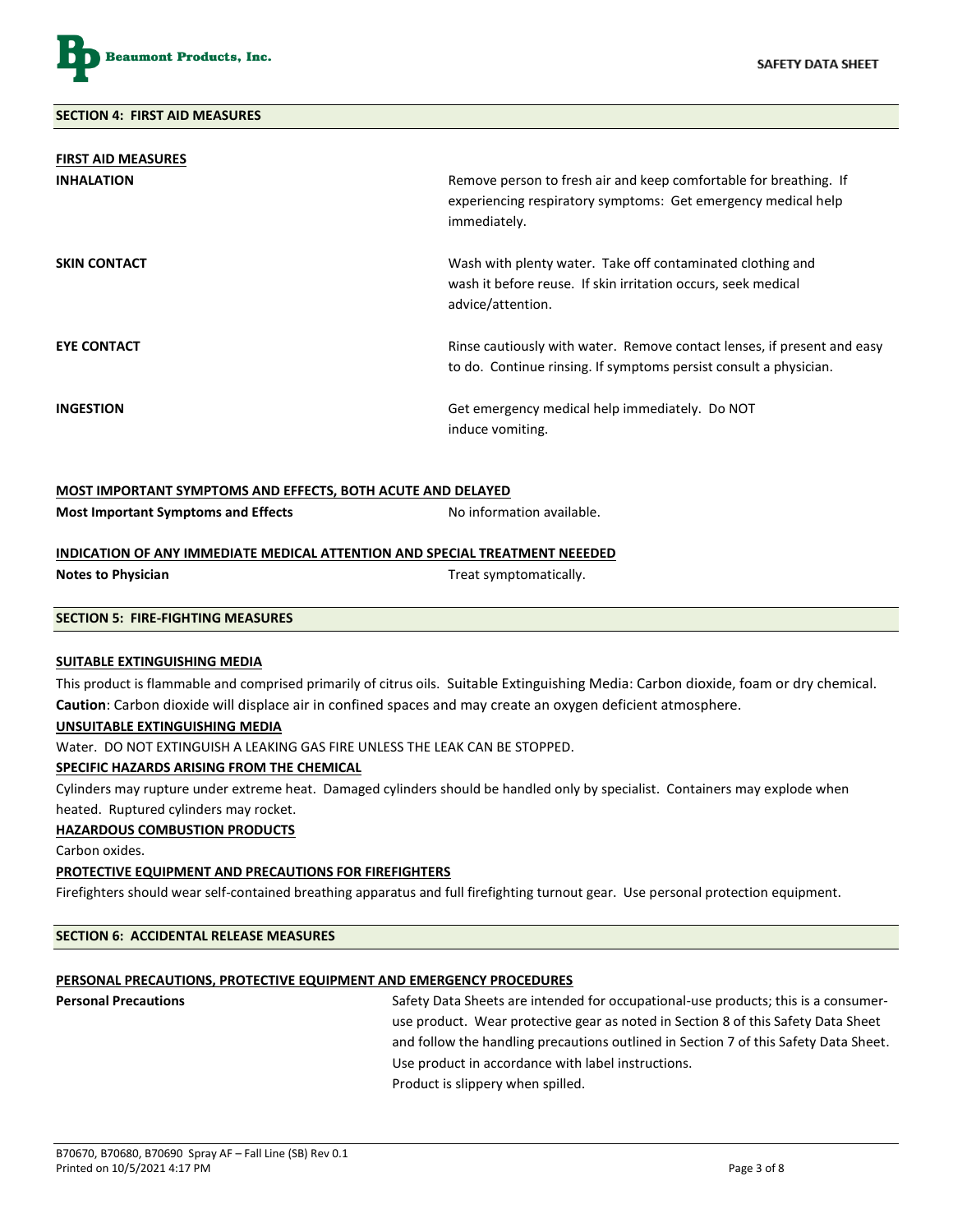

#### **ENVIRONMENTAL PRECAUTIONS**

**Environmental Precautions** Do not discharge into drains, sewers, or waterways.

## **METHODS AND MATERIAL FOR CONTAINMENT AND CLEAN-UP**

| <b>METHODS AND MATERIAL FOR CONTAINMENT AND CLEAN-UP</b>                                     |  |
|----------------------------------------------------------------------------------------------|--|
| Industrial spills: Eliminate ignition sources. Stop the flow of material, if this is         |  |
| without risk. Dike the spill area, where this is possible.                                   |  |
| Consumer spills: Absorb with earth, sand or other non-combustible material and               |  |
| transfer to containers for later disposal. Wipe up with absorbent material (e.g.             |  |
| cloth, fleece). Clean surface thoroughly to remove residual contamination.                   |  |
| <b>Industrial spills:</b> Absorb liquid with an inert material such as dirt or sand. Dispose |  |
| of material and container in accordance with federal, state, local, and regional             |  |
| regulations. Following product recovery, flush area with water.                              |  |
|                                                                                              |  |

#### **SECTION 7: HANDLING AND STORAGE**

| <b>PRECAUTIONS FOR SAFE HANDLING</b> |  |
|--------------------------------------|--|
|                                      |  |

Handling **Handling Keep away from heat, sparks, flame, or any other ignition source.** When using do not smoke. Avoid contact with eyes and skin, and clothing. Use in a well-ventilated area. Do not directly inhale mist from this product. Wash hands after using this product. Avoid release into the environment. Do not empty into drains.

### **CONDITIONS FOR SAFE STORAGE, INCLUDING AND INCOMPATIBILITIES**

| CONDITIONS FOR SAFE STORAGE, INCEDDING AND INCONITATIOIEFILS |                                                                              |  |
|--------------------------------------------------------------|------------------------------------------------------------------------------|--|
| <b>Storage</b>                                               | CONTENTS UNDER PRESSURE. Do not puncture or incinerate.                      |  |
|                                                              | Store locked up.                                                             |  |
|                                                              | Store in a well-ventilated place. Keep cool.                                 |  |
|                                                              | Protect from sunlight.                                                       |  |
|                                                              | Store away from heat, open sparks, open flame, or any other ignition source. |  |
|                                                              | Do not expose to temperatures above 50°C/122°F.                              |  |
|                                                              | Keep away from food, drink, and animal feed.                                 |  |
|                                                              | Keep container closed when not in use.                                       |  |
|                                                              | Keep out of reach of children.                                               |  |
| <b>Incompatible Products</b>                                 | See Section 10 for incompatible materials.                                   |  |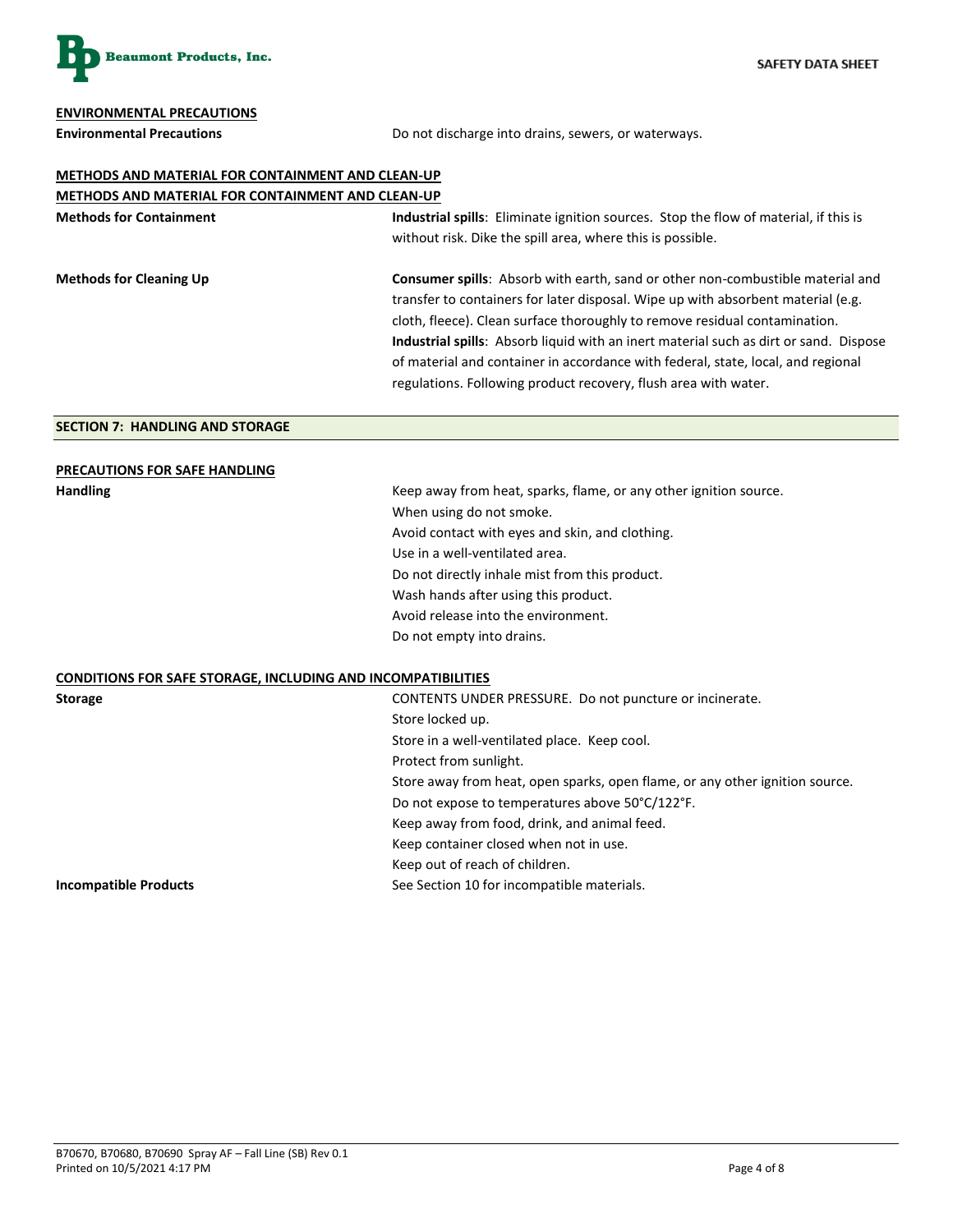

#### **SECTION 8: EXPOSURE CONTROLS/PERSONAL PROTECTION**

| <b>CONTROL PARAMETERS</b><br><b>Exposure Guidelines</b>           | This product, as supplied, does not contain any hazardous materials with<br>occupational exposure limits established by the region-specific regulatory bodies. |  |
|-------------------------------------------------------------------|----------------------------------------------------------------------------------------------------------------------------------------------------------------|--|
| <b>APPROPRIATE ENGINEERING CONTOLS</b>                            |                                                                                                                                                                |  |
| <b>Engineering Measures</b>                                       | Showers, Eyewash Stations, Ventilation Systems                                                                                                                 |  |
| <b>INDIVIDUAL PROTECTION MEASURES, SUCH AS PERSONAL EQUIPMENT</b> |                                                                                                                                                                |  |
| <b>Protective Equipment</b>                                       | When using this product as directed on the product label, no protective equipment                                                                              |  |
|                                                                   | is necessary. Take normal precautions necessary when using a spray air freshener                                                                               |  |
|                                                                   | product.                                                                                                                                                       |  |
| <b>Respiratory Protection</b>                                     | None.                                                                                                                                                          |  |
| <b>Skin and Body Protection</b>                                   | None.                                                                                                                                                          |  |
| <b>Eye/Face Protection</b>                                        | None.                                                                                                                                                          |  |
| <b>Hygiene Measures</b>                                           | Handle in accordance with good industrial hygiene and safety practices.                                                                                        |  |

#### **SECTION 9: PHYSICAL AND CHEMICAL PROPERTIES**

#### **PHYSICAL AND CHEMICAL PROPERTIES**

| <b>PHYSICAL STATE</b>               | Liquid                                                   |  |  |
|-------------------------------------|----------------------------------------------------------|--|--|
| <b>APPEARANCE</b>                   | Transparent. Colorless to yellow.                        |  |  |
| рH                                  | Not applicable.                                          |  |  |
| <b>ODOR</b>                         | Crisp Autumn Apple: Ginger, apple, fruity.               |  |  |
|                                     | Orange Spice Cider: Orange spice, woody, sweet.          |  |  |
|                                     | Cozy Pumpkin Chai: Pumpkin spice, sweet.                 |  |  |
| <b>ODOR THRESHOLD</b>               | Not determined.                                          |  |  |
| <b>MELTING POINT/FREEZING POINT</b> | $-141^{\circ}$ F/-96°C.                                  |  |  |
| <b>INITIAL BOILING POINT</b>        | 349°F/176°C.                                             |  |  |
| <b>BOILING POINT RANGE</b>          | Not determined.                                          |  |  |
| <b>FLASH POINT</b>                  | 120°F/48.89°C (TCC).                                     |  |  |
| <b>EVAPORATION RATE</b>             | Not determined.                                          |  |  |
| <b>FLAMMABILITY</b>                 | Flammable.                                               |  |  |
| <b>UPPER EXPLOSIVE LIMIT</b>        | Approximately 6.1%.                                      |  |  |
| <b>LOWER EXPLOSIVE LIMIT</b>        | Approximately 0.7%.                                      |  |  |
| <b>VAPOR PRESSURE</b>               | Not determined.                                          |  |  |
| <b>VAPOR DENSITY</b>                | Not determined.                                          |  |  |
| <b>SPECIFIC GRAVITY</b>             | $0.830 - 0.900$ g/mL @ 18-22°C.                          |  |  |
| <b>SOLUBILITY</b>                   | Insoluble in water.                                      |  |  |
| <b>PARTITION COEFFICIENT</b>        | Not determined.                                          |  |  |
| <b>AUTO IGNITION TEMPERATURE</b>    | 459°F/237°C.                                             |  |  |
| <b>DECOMPOSITION TEMPERATURE</b>    | Not determined.                                          |  |  |
| <b>VISCOSITY</b>                    | Not determined.                                          |  |  |
| <b>MOLECULAR WEIGHT</b>             | Not applicable.                                          |  |  |
| <b>%VOC BY WEIGHT</b>               | This product falls within a Consumer Products Exemption. |  |  |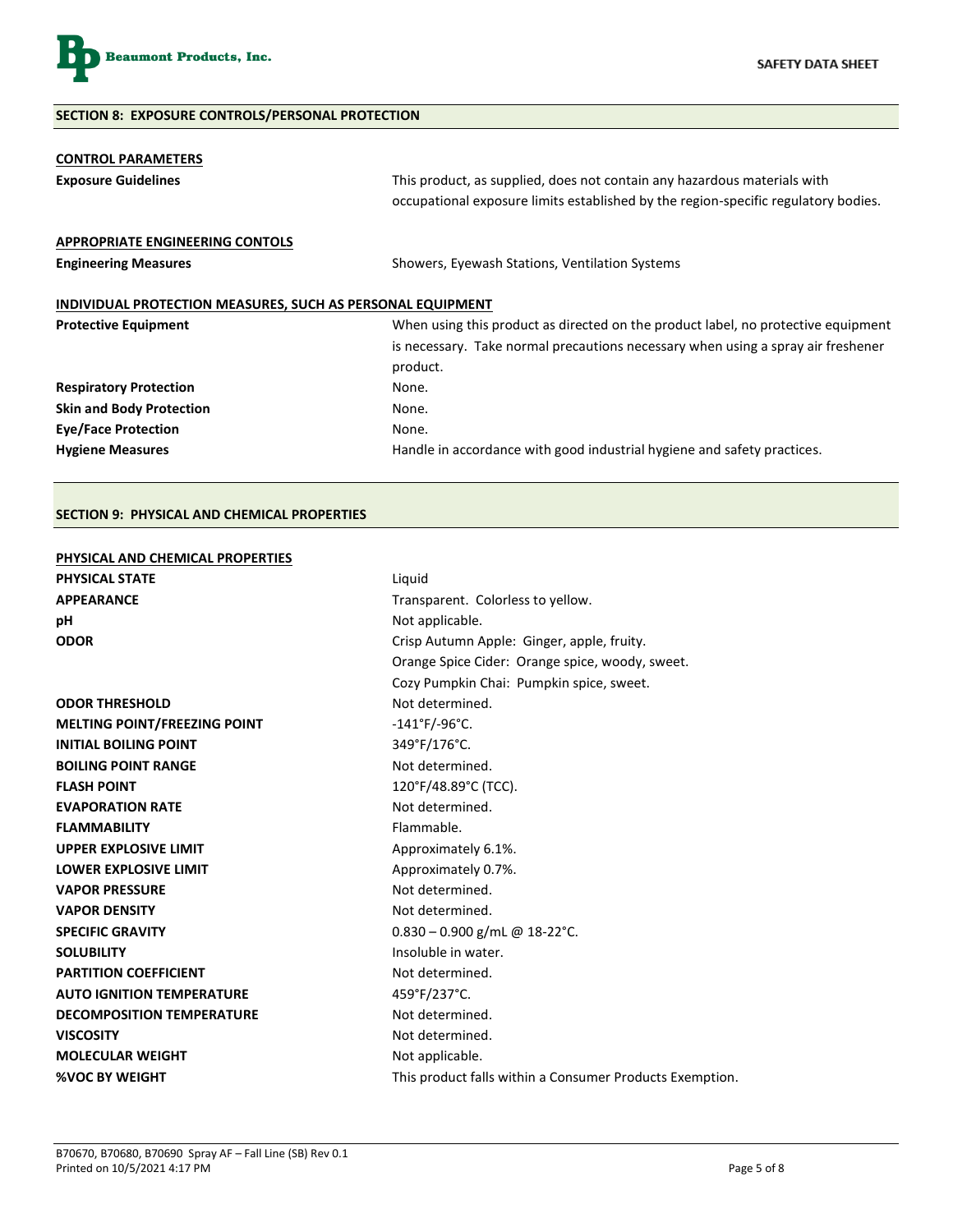

#### **SECTION 10: STABILITY AND REACTIVITY**

#### **REACTIVITY**

No data available.

#### **CHEMICAL STABILITY**

This product is stable under normal conditions (25°C/77°F and 100kPa/1bar).

Explosion Data Sensitivity to Mechanical Impact Yes. Sensitivity to Static Discharge None.

#### **POSSIBILITY OF HAZARDOUS REACTIONS**

None under normal processing.

#### **HAZARDOUS POLYMERIZATION**

Hazardous polymerization does not occur.

#### **CONDITIONS TO AVOID**

Avoid excessive heat, sparks, open flame, or other ignitions sources. Do not store with strong oxidizing agents or strong acids. Do not expose to temperatures above 50°C/122°F. Store in a cool, dry, well-ventilated area.

#### **INCOMPATIBLE MATERIALS**

Strong oxidizing agents.

#### **HAZARDOUS DECOMPOSITION PRODUCTS**

Carbon oxides.

#### **SECTION 11: TOXICOLOGICAL INFORMATION**

#### **INFORMATION ON LIKELY ROUTES OF EXPOSURE**

# **PRODUCT INFORMATION**

**INGESTION** Specific test data for the substance or mixture is not available. **SKIN CONTACT** Specific test data for the substance or mixture is not available. **EYE CONTACT** Specific test data for the substance or mixture is not available. **INHALATION Specific test data for the substance or mixture is not available.** 

**COMPONENT INFORMATION**

#### **INFORMATION ON TOXICOLOGICAL EFFECTS**

**Symptoms** No information available.

#### **DELAYED AND IMMEDIATE EFFECTS AS WELL AS CHRONIC EFFECTS FROM SHORT AND LONG-TERM EXPOSURE**

**Mutagenic Effects No information available. Carcinogenicity Carcinogenicity No information available. Reproductive Toxicity No information available. STOT – Single Exposure No information available. STOT – Repeated Exposure No information available. Aspiration Hazard**  No information available.

**Sensitization** No information available.

#### **NUMERICAL MEASURES OF TOXICITY – PRODUCT INFORMATION**

No information available.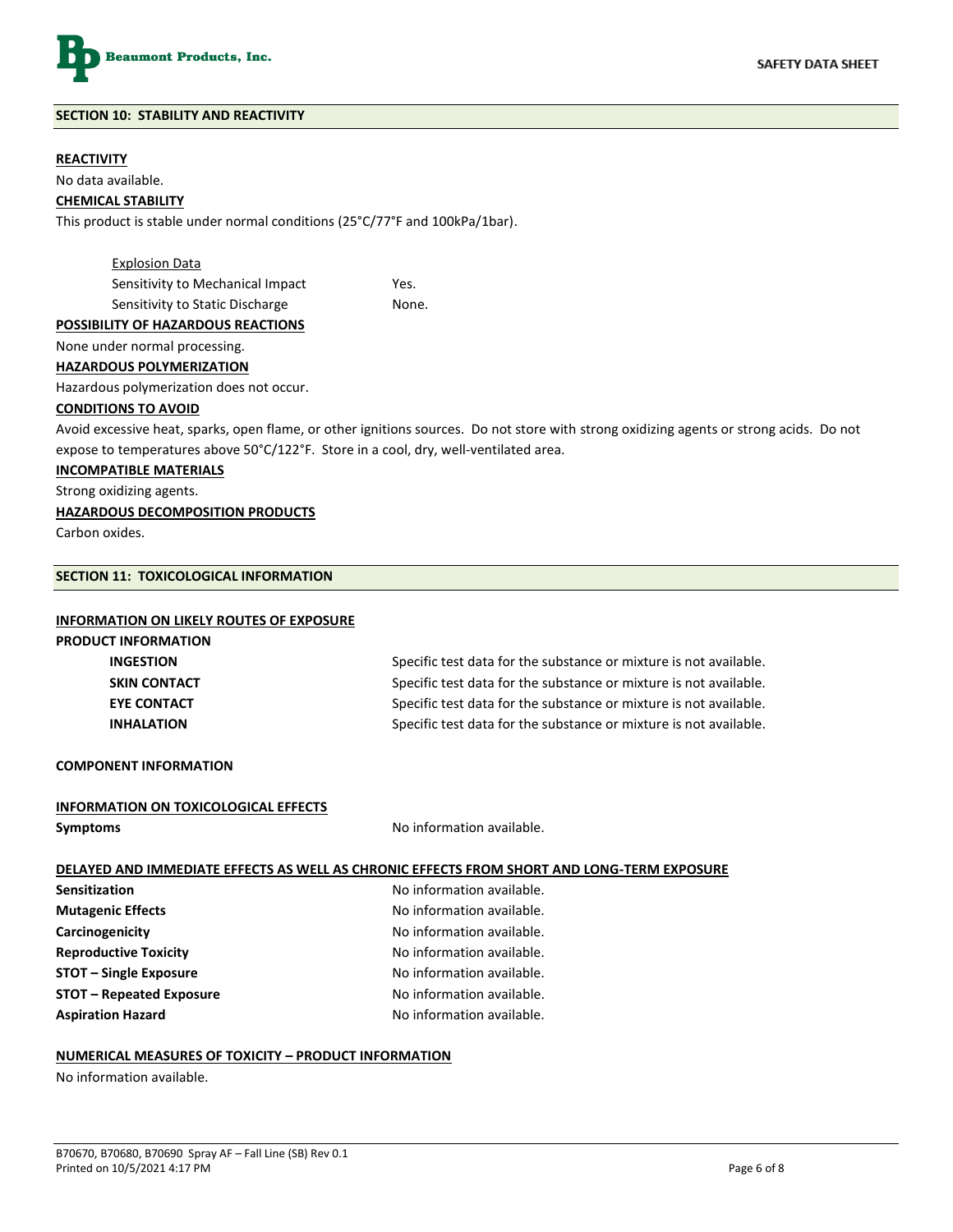

#### **SECTION 12: ECOLOGICAL INFORMATION**

#### **ECOTOXICITY**

The environmental impact of this product has not been fully investigated. **PERSISTENCE AND DEGRADABILITY**  No information available. **BIOACCUMULATION** No information available. **OTHER ADVERSE EFFECTS**

No information available.

#### **SECTION 13: DISPOSAL CONSIDERATIONS**

#### **WASTE TREATMENT METHODS**

**Disposal Methods** Dispose of in accordance with federal, state, local, and regional regulations. **Contaminated Packaging Contaminated Packaging Dispose of in accordance with federal, state, local, and regional regulations.** 

#### **SECTION 14: TRANSPORT INFORMATION**

|                           | <b>DOT</b>              | <b>TDG</b>             | <b>IATA</b>             | <b>IMDG</b>          |
|---------------------------|-------------------------|------------------------|-------------------------|----------------------|
| <b>UN Number</b>          | <b>UN1950</b>           | UN1950                 | UN1950                  | <b>UN1950</b>        |
| <b>Proper Shipping</b>    | AEROSOLS, flammable     | <b>AEROSOLS</b>        | AEROSOLS, flammable     | AEROSOLS             |
| <b>Name</b>               |                         |                        |                         |                      |
| <b>Hazard Class</b>       | 2.1                     | 2.1                    | Not regulated           |                      |
| <b>Packing Group</b>      | Not regulated           | Not regulated          | UN1950, AEROSOLS,       | Not regulated        |
|                           |                         |                        | flammable, 2.1, Limited |                      |
|                           |                         |                        | Quantity                |                      |
| <b>Description</b>        | UN1950, AEROSOLS,       | UN1950, AEROSOLS, 2.1, | UN1950, AEROSOLS,       | UN1950, AEROSOLS, 2, |
|                           | flammable, 2.1, Limited | Limited Quantity       | flammable, 2.1, Limited | Limited Quantity     |
|                           | Quantity                |                        | Quantity                |                      |
| <b>Emergency Response</b> | 126                     | 126                    |                         |                      |
| <b>Guide Number</b>       |                         |                        |                         |                      |

#### **SECTION 15: REGULATORY INFORMATION**

#### **OSHA HAZARD COMMUNICATION RULE, 29 CFR 1910.1200**:

The Occupational Safety and Health Administration requires Safety Data Sheets to provide any hazards that may be associated with the product and make this information available in the workplace. Since the use pattern and exposure in the workplace are generally not consistent with those experienced by consumers, this SDS may contain additional health hazard information not pertinent to consumer use.

SARA 311/312 HAZARDOUS CHEMICALS See Section 2 for more information.

**US TSCA INVENTORY STATUS** All chemicals in this product are either listed on or exempt.

**CANADA DSL STATUS CANADA DSL STATUS All chemicals in this product are either listed or exempt.** 

SARA 302 COMPONENTS **No chemicals used in this product are reportable under SARA Title III, Section 302.** 

SARA 313 COMPONENTS **No chemicals used in this product are reportable under SARA Title III, Section 313. CALIFORNIA PROPOSITION 65** This product is not known to contain any chemicals currently listed under California Proposition 65 at reportable levels.